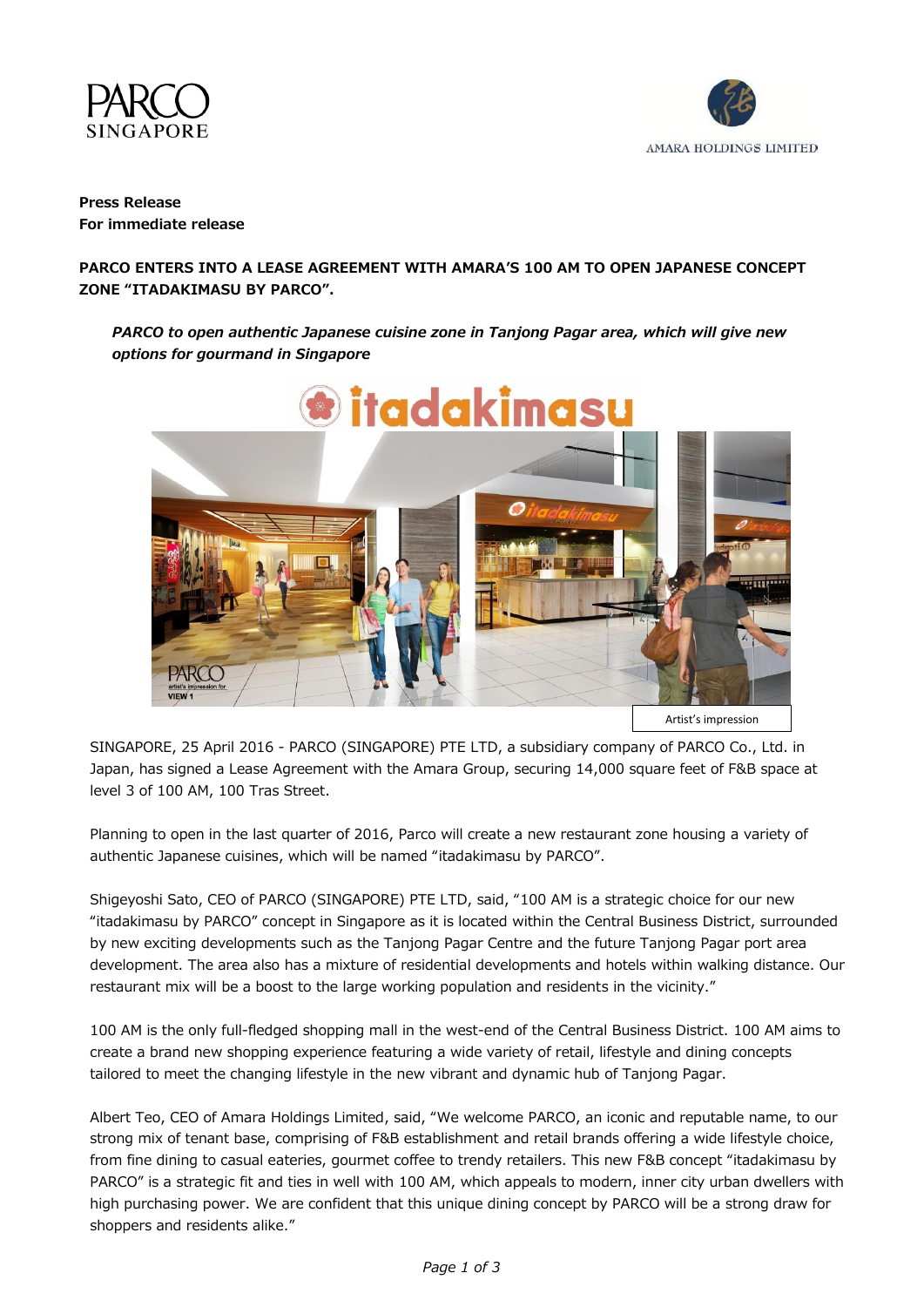## **About Parco Co., Ltd. [\(http://parco.jp\)](http://parco.jp/)**

Parco Co., Ltd, a listed company in Japan, opened the first store in Ikebukuro, Tokyo in 1969 and has successfully established itself as an iconic fashion building with the strong fashion image built through a strategic tenant mix and unique advertising activities. The company currently operates 19 domestic stores located throughout Japan, including Shibuya, Sapporo, Nagoya, and Fukuoka by employing "Total Producing Ability", which incorporates its wide range of expertise in the field of marketing, planning, designing, and managing /operating shopping complexes.

The Company is now one of the largest shopping complex developers with the image of fashion-oriented innovator in Japan and is ceaselessly exploring the opportunities to expand its business domestically and internationally.

In 2016, new annex store will open in Sendai. In addition the company is planning to open new store in Ueno, Tokyo in 2017.

### **About Parco (Singapore) Pte Ltd [\(http://www.parco.com.sg\)](http://www.parco.com.sg/)**

Parco (Singapore) Pte Ltd, a subsidiary company of Parco Co., Ltd., was established in 1991 as part of its growth strategy to explore and expand its business in Southeast Asia region. With expertise in mall management, Parco (Singapore) Pte Ltd has rendered its services to manage Bugis Junction in 1991, followed by The Central in 2005. It has also opened a shopping complex as Parco Marina Bay in Millenia Walk from 2010 to 2014. Parco (Singapore) Pte Ltd also provides consultancy and real estate services. Parco (Singapore) Pte Ltd has successfully introduced new-to-Singapore Japanese retailers and F&B operators and created the Japanese restaurant zone "Itadakimasu" in Parco Marina Bay. This was made possible by tapping into Parco Co., Ltd.'s vast network of 3,000 tenants, and building up the local Singapore network since Parco (Singapore) Pte Ltd had its presence in 1991.

### **About 100 AM**



100 AM (AM pronounced as 'em'), owned and managed by Amara Hotel Properties Pte Ltd ("AHPPL", a subsidiary of Amara Holdings Limited) is the only full-fledged shopping mall in the west-end of Singapore's Central Business District. 100 AM aims to create a brand new shopping experience featuring a wide variety of retail, lifestyle and dining concepts tailored to meet the changing lifestyle in the new vibrant and dynamic hub of Tanjong Pagar.

### **About Amara Holdings Limited**

Mainboard-listed Amara Holdings Limited ("Amara"), a homegrown integrated lifestyle group, is principally engaged in three business areas, namely, Hotel Investment and Management, Property Investment and Development, and Specialty Restaurants and Food Services.

Apart from a portfolio of upscale hotels in Singapore, Bangkok and Shanghai, Amara's Property Investment and Development operations span across the retail, commercial and residential sectors. Some of Amara's recent residential projects include a 12-storey freehold boutique development, M5, and six-storey freehold boutique development, Killiney 118 – both strategically located near Orchard Road, amongst others. For more information, please visit [www.amaraholdings.com.](http://www.amaraholdings.com/)